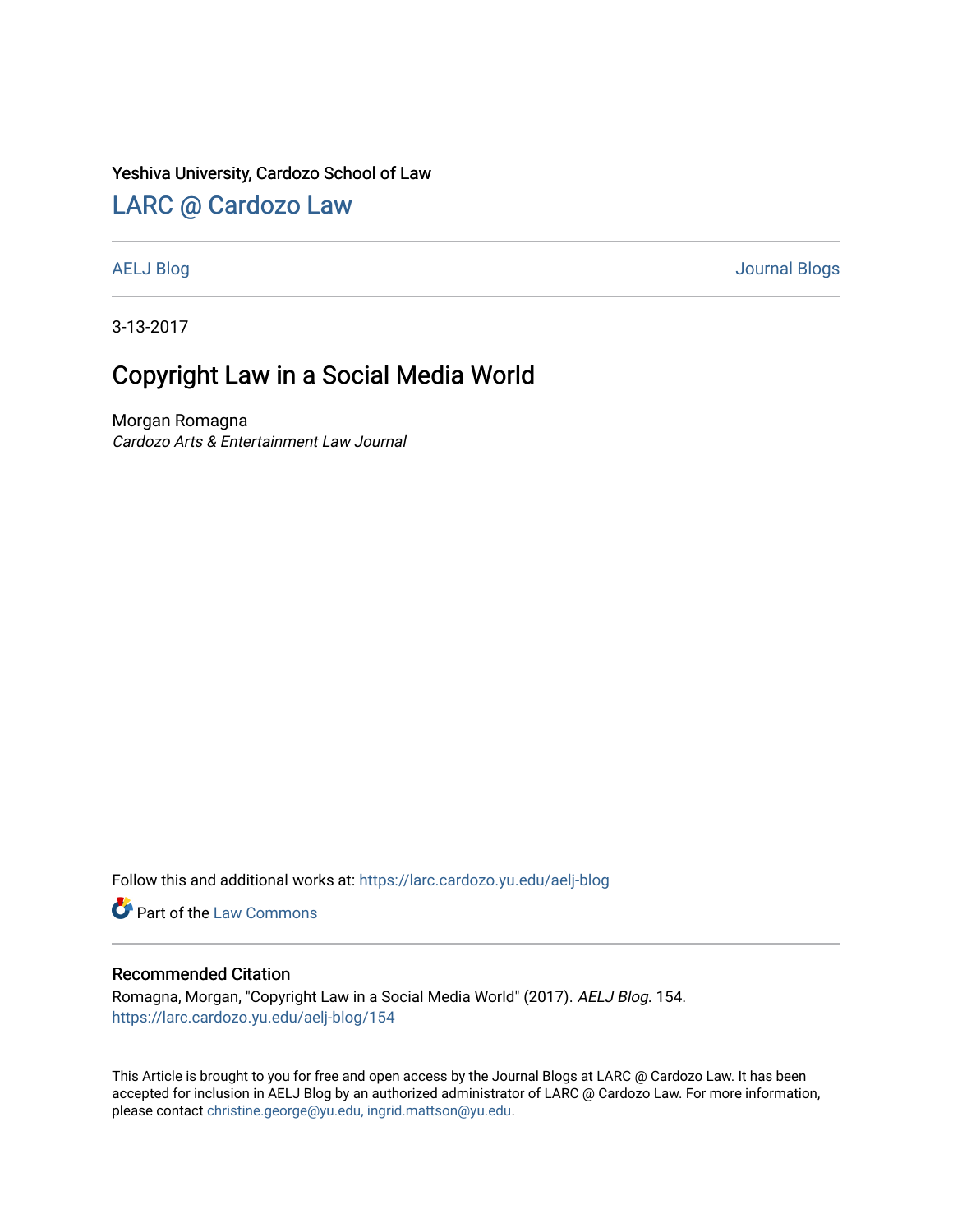# **Copyright Law in a Social Media World**

BY [MORGAN ROMAGNA/](https://cardozoaelj.com/author/mromagna/) ON MARCH 13, 2017

There is no denying that social media has taken over our society. Even those who are not well versed in social media have a basic understanding of what it does and how it operates. With this emergence of social media, each industry has had to adapt practices and policies in order to comply with social media and to "keep up with the times" and with the law. The legal world is one that is still trying to navigate through the waters of social media, and they have done so by creating "social media law". These laws directly effect copyright law, as many things posted on the internet now face the question of whether or not they are protected by traditional copyright laws or whether they fall under fair use standards[.\[1\]](https://cardozoaelj.com/2017/03/13/copyright-law-social-media-world/#_ftn1)

Whether or not photographs posted on certain social media cites, such as Instagram, Twitter and Facebook, is an issue the law has yet to resolve. When an author creates a work as the original author and owner of a valid copyright, they have the exclusive right to display and distribute that work, as well as the exclusive right to make derivative works.<sup>[2]</sup>

In Davis v. Tampa Bay Arena LTD, an issue arose between a photographer who was hired by the Tampa Bay Arena in order to take pictures of the arena for promotional purposes.<sup>[3]</sup> Once Davis took the photos of the arena, the arena used Davis' work without his permission and posted the images on its Facebook page. $[4]$  The original agreement between the two parties had no reference to social media cites but only "newsletters, advertising, display prints, broadcast and the web site," for the arena.[\[5\]](https://cardozoaelj.com/2017/03/13/copyright-law-social-media-world/#_ftn5) The photographer sued the arena, stating that they had violated his derivative works right. According to Davis, the Facebook posts were an entirely different media and, since he was the author and owner of the copyright, he had the first right to publish his material on a different media then agreed to.<sup>[6]</sup> The case ultimately settled and the Arena and Davis redrafted the contract to include social media rights.<sup>[7]</sup> This case highlights an important aspect in social media law: not many companies recognize the new media and do not realize the implications of doing so. In order to avoid issues, lawyers must draft contracts diligently in order to cover each and every medium.

Another social media law issue is demonstrated in Agence France Presse v. Morel*.*[\[8\]](https://cardozoaelj.com/2017/03/13/copyright-law-social-media-world/#_ftn8) This case established the principal that, even if something is posted on the internet, it does not mean that it automatically enters into the public domain.<sup>[9]</sup> In this case, Morel, a news photographer, was on the seen of the Haiti earthquake in 2010.**[\[10\]](https://cardozoaelj.com/2017/03/13/copyright-law-social-media-world/#_ftn10)** Morel tweeted one of the pictures that he took on his personal twitter feed. Agence France Presse, a large news company, took the picture from Morels' twitter and printed it in their own newspaper – after the picture went viral.<sup>[11]</sup> The question was whether or not Morels' photo was publishable as public domain or if France Presse had violated copyright. The court found that the picture was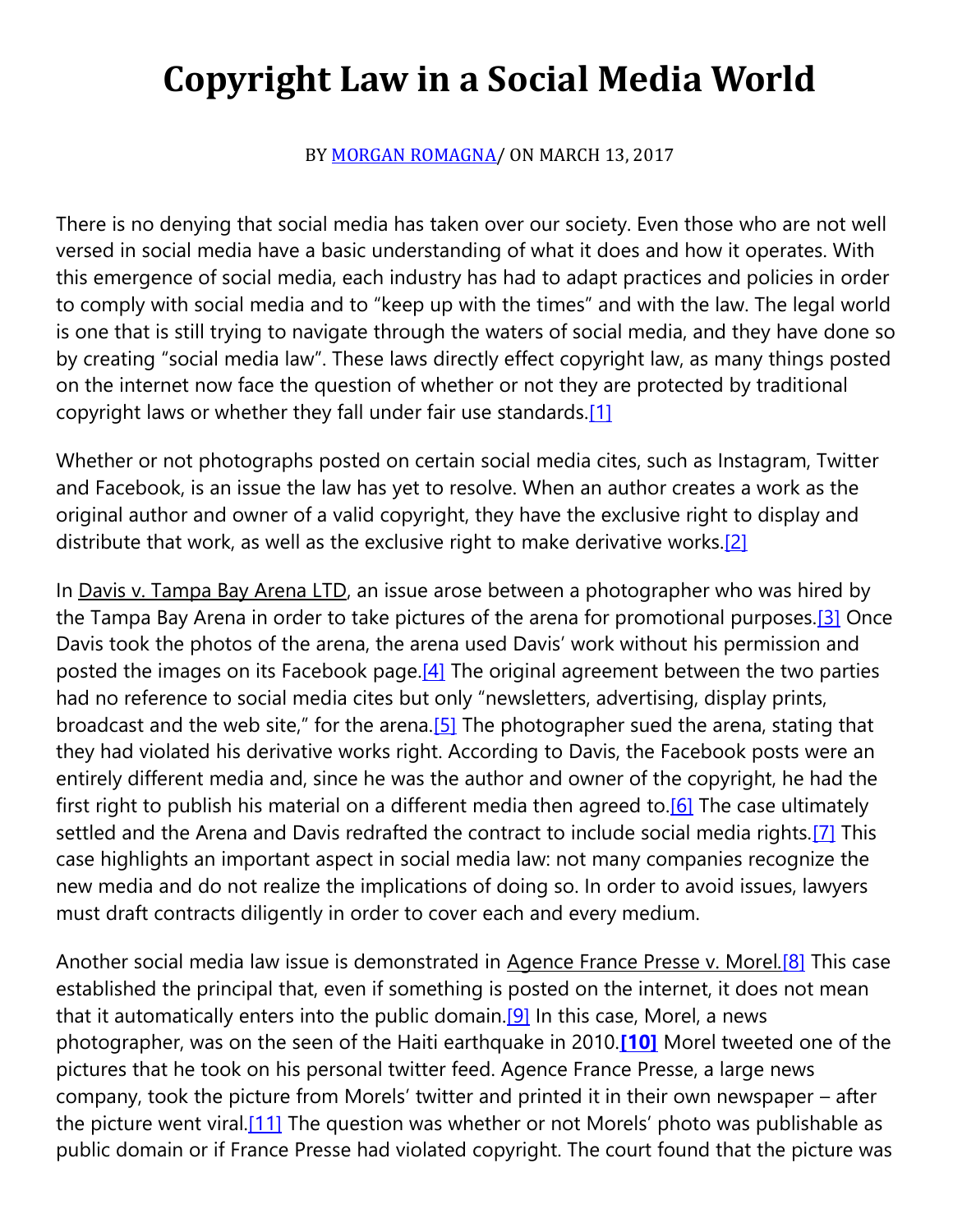not publishable outside of twitter and that France Presse had infringed Morel's copyright by publishing the photo without his approval. Each social media site has its own terms of use governing copyrights[.\[12\]](https://cardozoaelj.com/2017/03/13/copyright-law-social-media-world/#_ftn12) In Twitter's terms of use, photos are allowed to be "retweeted" freely and used within the Twitter website but they cannot leave the Twitter bubble without the explicit permission of the author. $[13]$ 

The courts are largely divided in social media law between those who see shareable content as free for sharing and those who feel it is necessary to seek copyright approval from the owner before sharing.<sup>[14]</sup> "Social" normally suggests an issue that would fall under the fair use definition, which states "fair use is any copying of copyrighted material done for a limited and 'transformative' purpose, such as to comment upon, criticize, or parody a copyrighted work."[\[15\]](https://cardozoaelj.com/2017/03/13/copyright-law-social-media-world/#_ftn15) The transformative aspect is a defense to copyright infringement, wherein one would argue that the work was transformed in such a way then it can be considered fair use and not a violation of copyright law. $[16]$  A Fox News reporter posted the iconic picture of New York City fire fighters raising the flag on Ground Zero after the 9/11 attacks, superimposed with a photograph of American soldiers raising the flag on Iwo Jima during World War 2[.\[17\]](https://cardozoaelj.com/2017/03/13/copyright-law-social-media-world/#_ftn17) When the original owner of the 9/11 image brought suit against Fox, Fox argued that the image was sufficiently transformed and, therefore, did not infringe.

What does this mean for lawyers? Since the boundaries are so fine, it is important to stick to strict quidelines while posting on the internet.<sup>[18]</sup> One commentator argues that, in order to comply with copyright law in terms of social media, there are only three scenarios where content should be shared: 1) Where you are the original author and have created the content yourself; 2) Where a license has been granted by the original author or you have bought the copyright; and 3) Where the use of the photo is considered "fair use".[\[19\]](https://cardozoaelj.com/2017/03/13/copyright-law-social-media-world/#_ftn19)

As social media is ever-changing and new sites are popping up seemingly every day, copyright law will forever be on its toes protecting the authors from infringement on the internet.

*Morgan Romagna* is a second-year law student at Benjamin N. Cardozo School of Law and a Staff Editor of the Cardozo Arts & Entertainment Law Journal. In addition, Morgan is the Alumni Director of the Sports Law Society and looks forward to a career in licensing and intellectual property law.

[\[1\]](https://cardozoaelj.com/2017/03/13/copyright-law-social-media-world/#_ftnref1) Jean Murray, *Copyrights and Social Media Issues: Fair Use, Licenses, and other Issues*, The Balance (July 7, 2016), https://www.thebalance.com/copyrights-and-social-media-issues-397821.